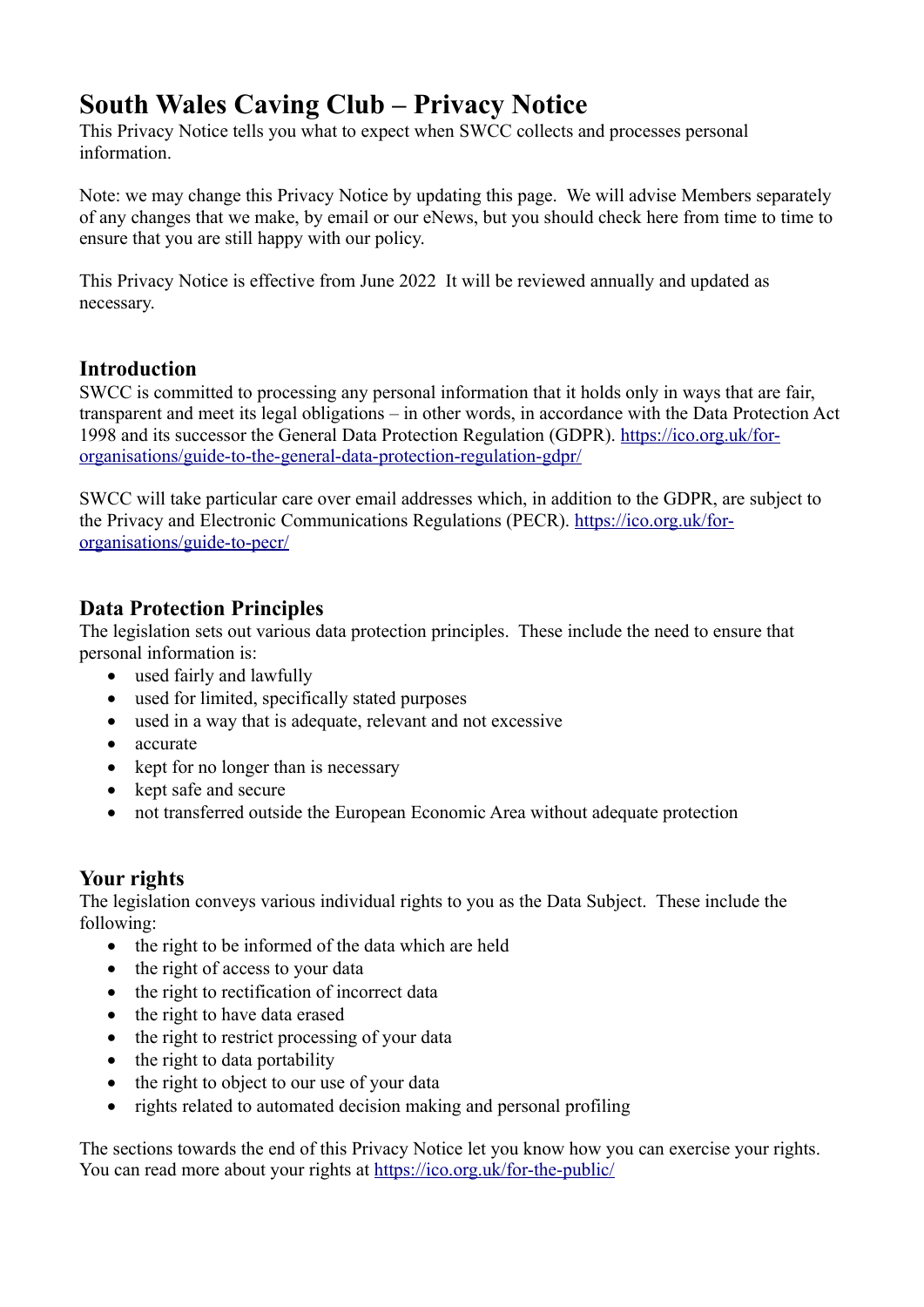# **Information that SWCC processes and holds**

The following sections describe the information that SWCC collects and how it is processed.

# **SWCC Members**

### *SWCC's legal basis for processing your data*

The legislation requires that there is a clear legal basis for processing personal information. In general, SWCC relies on its legitimate interest to use your information for all membership administration and related purposes. Where there are exceptions such as your explicit consent, a legal obligation or a contractual agreement with yourself, they are noted below.

### *Membership details*

We collect contact and membership details for administrative purposes and to provide membership services. These include, but are not limited to:

- administration of joining and renewals
- distribution of publications, including eNews
- the organisation of meets or training courses
- administration of BCA membership and insurance
- notifications of General Meetings

While we attempt to make sure that the details which we hold for you are up to date, we are ultimately reliant on you to inform us when there are changes.

We ask, on a voluntary basis, for your date of birth. If you provide us with this information, which we will use only to help us understand our membership demographics and for some age-related membership administration purposes. we will also provide it to BCA. We will consider your provision of this information as giving consent for these purposes.

#### *Email addresses*

If you have provided an email address then we will use it for membership administrative purposes as noted above.

We also provide your email address to BCA, although you may opt out by contacting our membership administrator at [membership@swcc.org.uk.](mailto:membership@swcc.org.uk) BCA will use this information in accordance with its own privacy policy, which you may wish to view at https://british-caving.org.uk/privacy-policy/

We will not use your email address to send you marketing information and we will not share it with any third party for marketing or commercial purposes without your explicit consent and without imposing a similar condition upon them.

#### *BCA*

We will share your membership details and postal details (but not telephone numbers) with BCA. We may share your BCA membership status with other caving clubs of which you are a member or with cave access bodies.

As noted above, if you have provided us with your date of birth we will also provide it to BCA.

At the request of BCA we may forward BCA communications to you by email.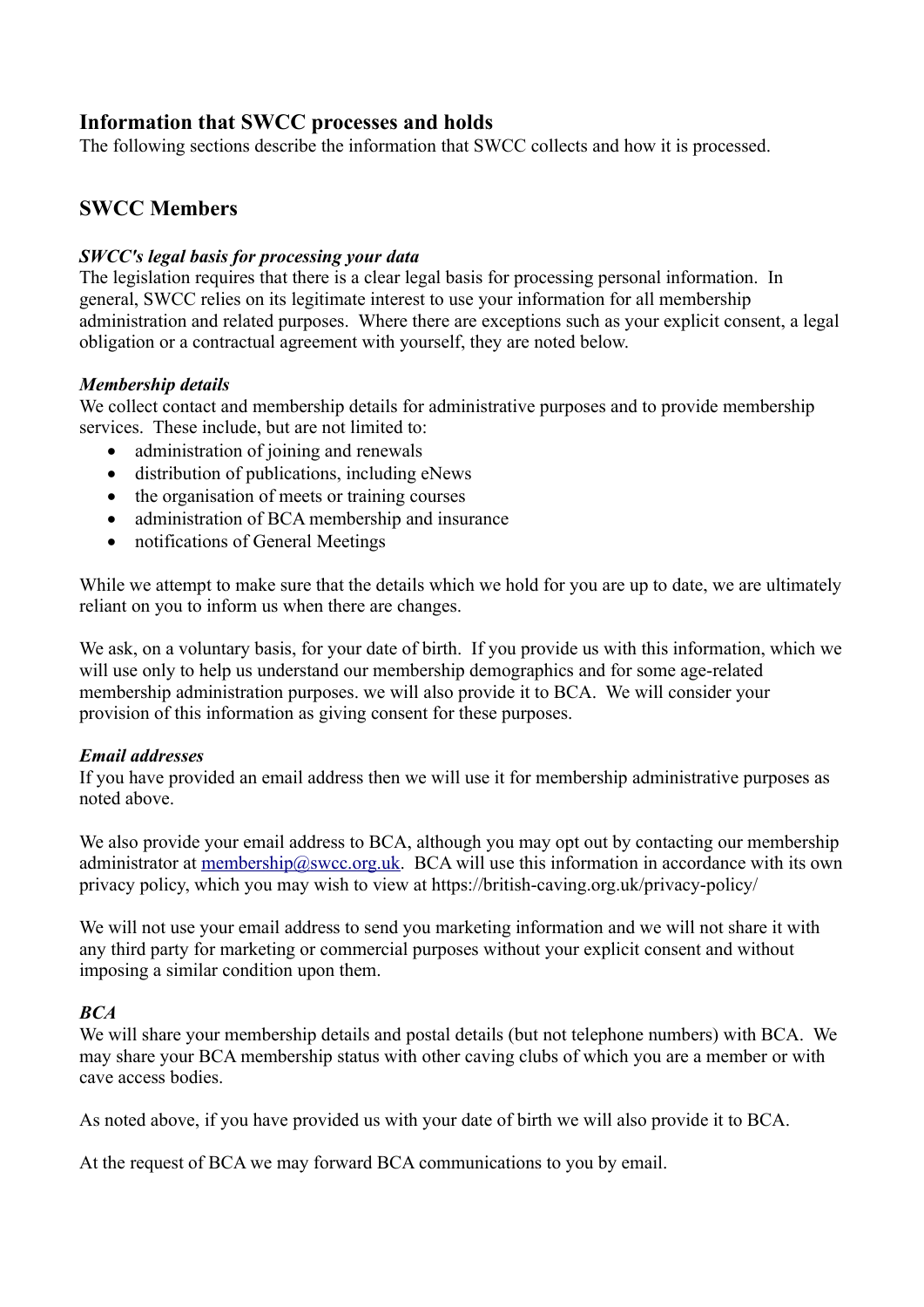### *Web site registration*

If you have registered to access the private area of the website then we will consider that you have consented to your user name and email address being held for this purpose.

### *Facewall*

If you have provided your photograph for the Facewall on the website then we will consider that you have consented for it to be published in this way. We will not update your photograph unless you provide us with a new one.

### *Members' address list*

If you are a Member and have given your explicit consent we will include your contact details, including email address and telephone numbers, on an address list which will be provided to all Members for their own personal use only. You may ask for some of your details to be witheld.

### *Data retention*

If your membership lapses we will immediately unsubscribe you from our eNews and other mailings and will remove your photograph from the Facewall.

We will retain electronic records of your membership data for the current and the previous two years, to enable us to identify you and to facilitate any request which you may make to have your membership reinstated.

We will retain your original hard copy application forms indefinitely for historical and archival purposes. We will also retain indefinitely any information which may be contained in the Minutes of General Meetings or of Committee Meetings.

# **Website visitors**

When someone visits our website(s) we may use a third party service to collect standard internet log information and details of visitor behaviour patterns. We may do this to find out things such as the number of visitors to various parts of the site, in order (for example) to tailor the website to meet visitor needs. This information is processed only in a way which does not identify anyone.

### *Links to other websites*

This Privacy Notice does not cover links from our website to other websites. We encourage you to read the privacy statements on any linked websites that you visit.

# **Caving Permit and Cave Key Applicants**

We retain the information provided in support of caving permit applications, cave key applications and midweek access to cave keys. We use this for a variety of administrative purposes, including cave key inventory control, Annual Permit reviews and the production of cave usage statistics. Data are retained for the current and previous calendar years.

# **HQ visitors**

We ask visitors to the HQ at Penwyllt to sign in on arrival. The information is used for HQ management purposes, to enable us to collect any fees which may be due and for accountancy purposes.

Information in the Day Visitor book is restricted to name, date and purpose of visit and is retained until the Day Visitor book is replaced. There is no set frequency for this.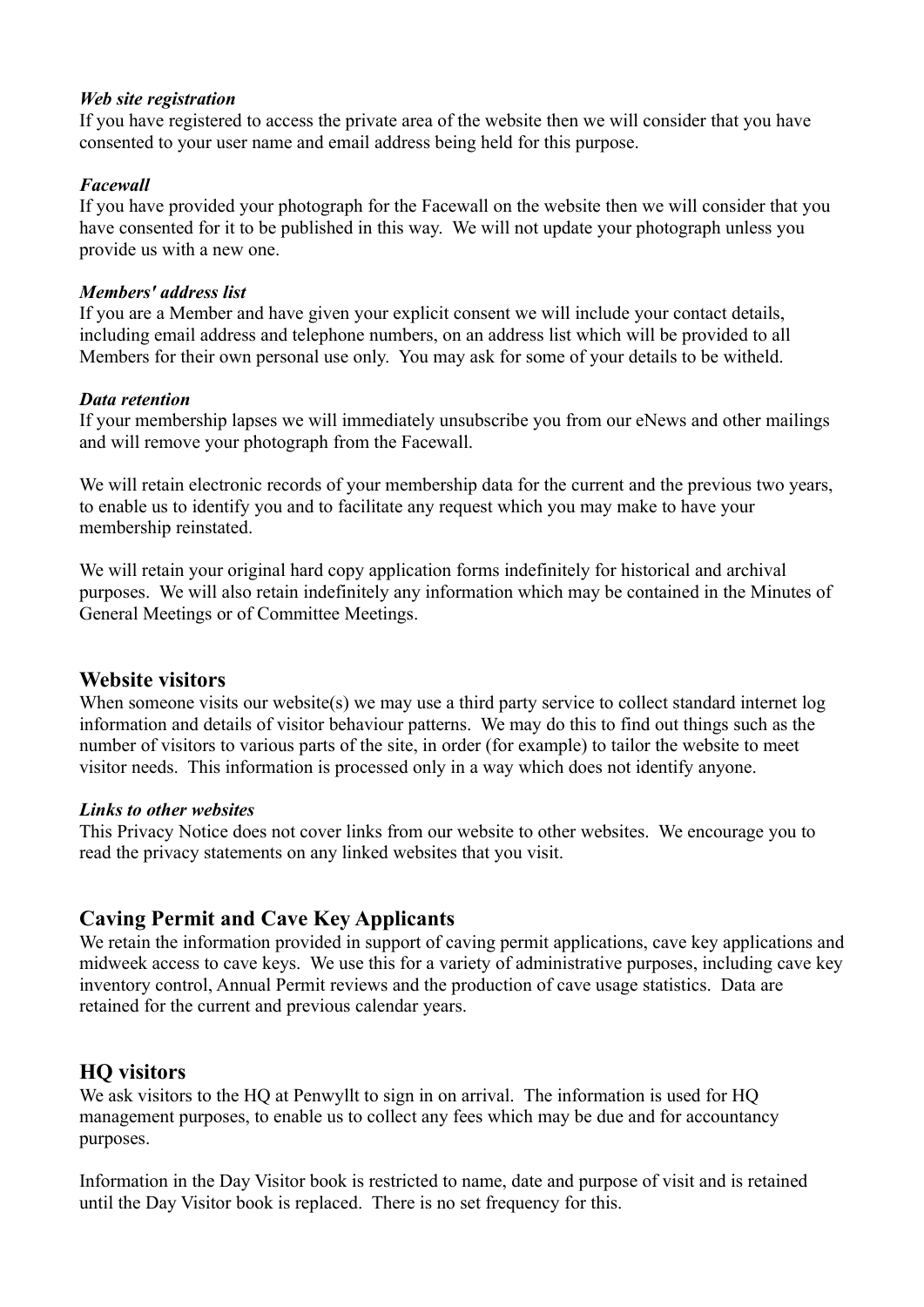Information relating to overnight stays and other transactions is collected separately and may in addition include the last four digits of a payment card for some forms of transaction. These 'Hut Sheets' are retained for the current and the two previous financial years.

Where a booking to stay at the HQ has been made in advance on behalf of a club or group we retain the contact details that have been provided until we are advised of a change.

We strongly encourage all parties caving from the HQ to use the call-out board whenever the HQ is occupied (making other arrangements for rescue if the board will not be monitored at the time when the party returns). The 'Trip Tickets' used for this purpose are also used for cave key inventory control, Annual Permit reviews and the production of cave usage statistics. Trip Tickets are retained for the current and previous calendar years.

# **Suppliers and Other Third Parties**

#### *Use of External Data Processors*

External Data Processors are third parties who provide services for us. They cannot legally do anything with your personal information unless we have instructed them to do it, which we will do only in accordance with this Privacy Notice. They will hold your information securely and will not share it with any organisation apart from us. The following is a list of our main external Data Processors, but it is not exclusive and there may be others from time to time.

### *Posting*

When sending letters, publications and purchases we will share your postal address with the delivery service, normally Royal Mail.

#### *Website hosting*

We use a third party service provider, currently Heart Internet <https://www.heartinternet.uk/company> to host our website. They are contractually obliged to treat any information on our private website as confidential and only to use such information for the purpose of providing SWCC with web hosting.

#### *Electronic hut sheets and cave key control*

We use a third party service provider, currently Google, to enter and store the data in an accesscontrolled spreadsheet.

#### *Payment Service Providers*

We use online Payment Service Providers (PSP) to take payments. Only sufficient information is shared with them to complete the transaction.

We use SumUp and PayPal for some transactions. Where payment is made by credit or debit card we do not see and do not retain the card details, since these are handled by the PSP, except that for SumUp transactions recorded on the HQ signing-in sheet we retain the last four digits (only) of the card number to enable us to match payments to the appropriate entry.

We use Barclays Bank as our banking service provider. Where payment is made to us by online transfer (BACS) we do not see and do not retain your account details. Where we need to make an online payment to you, we will need to ask you for your bank sort code and account number but we will not retain that information once the transaction has been processed.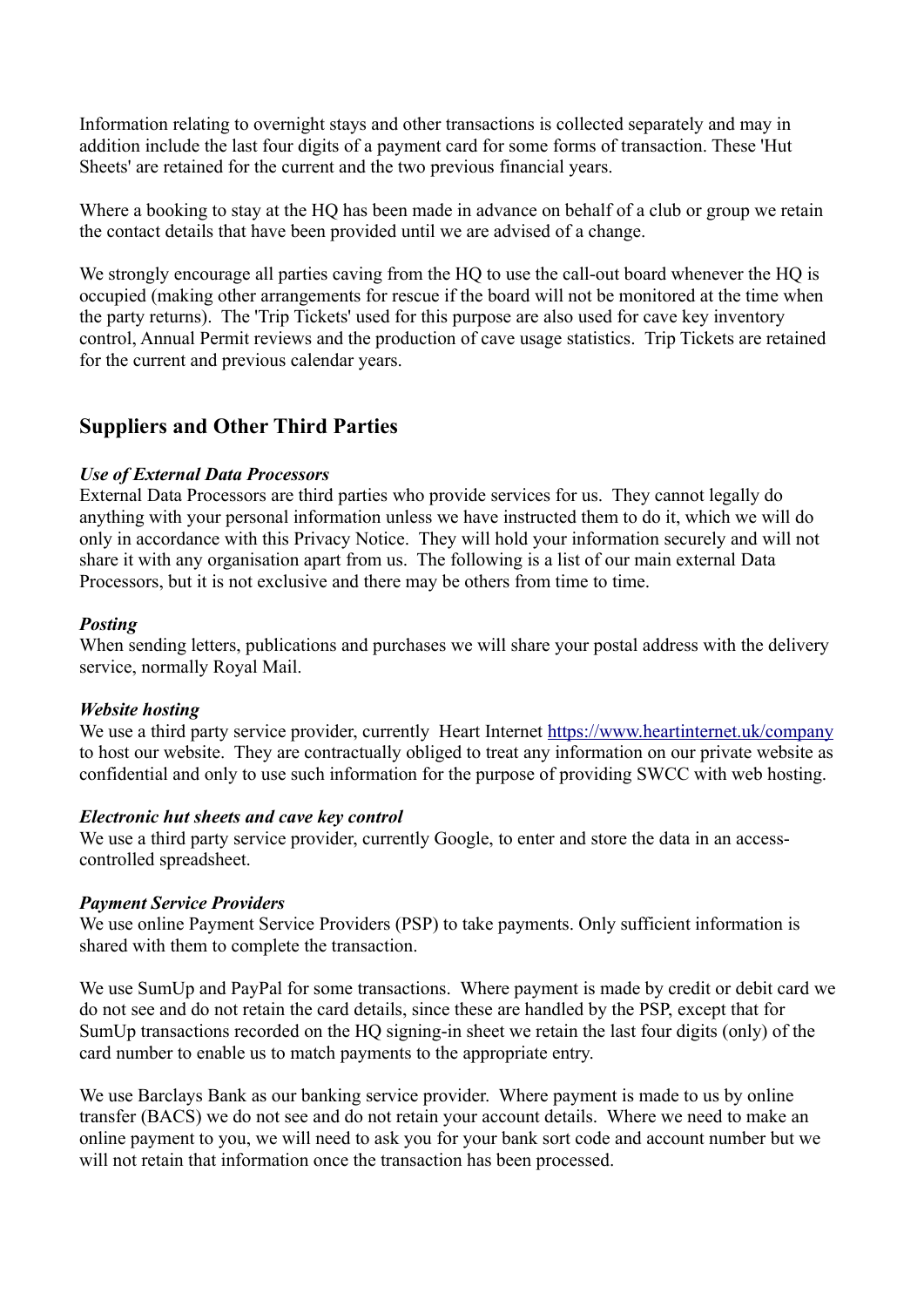### *Insurance*

As noted above, we will share your membership details with BCA, since this is the route through which caving third party liability cover is provided. In the event of a claim, BCA will share those details with their insurance provider.

### **International data transfers**

Your personal information will be stored in accordance with the GDPR.

The GDPR applies to both UK and EU residents. If we share personal infomation of UK or EU residents with suppliers or third parties outside the EU we will ensure that they meet the requirements of the GDPR.

When dealing with non-EU residents we are committed to complying with the data regulations of the appropriate legal jurisdiction.

### **Data security**

We have implemented appropriate levels of technical and organisational security measures to protect your personal data against unauthorised access, loss or misuse. It is not appropriate to describe these here.

We will review our security measures regularly and implement any necessary improvements.

# **Queries and complaints**

This Privacy Notice does not provide exhaustive detail of all aspects of our collection and use of personal information. We are happy to provide on request any additional information or explanation that you may need. See 'How to contact us' below.

We try to meet the highest practicable standards when collecting and using personal information and we therefore encourage you to bring it to our attention if you think that our collection or use of information is unfair, misleading or inappropriate.

If you want to make a complaint about the way we have processed your personal information, please contact us as described below. A formal complaint should be made in writing. We will take any complaint that we receive very seriously. Confidentiality will be preserved during our investigation of any complaint to safeguard the interests of everyone concerned, unless disclosure is necessary to progress the complaint.

# **Access to your personal information**

We try to be as open as we can be in terms of giving people access to their personal information. Individuals can find out if we hold any of their personal information by asking – this is formally known as a 'subject access request' under the Data Protection Act. If we do hold information about you we will:

- give you a description of it
- tell you why we are holding it
- tell you to whom it could be disclosed
- let you have a copy of the information in an intelligible format